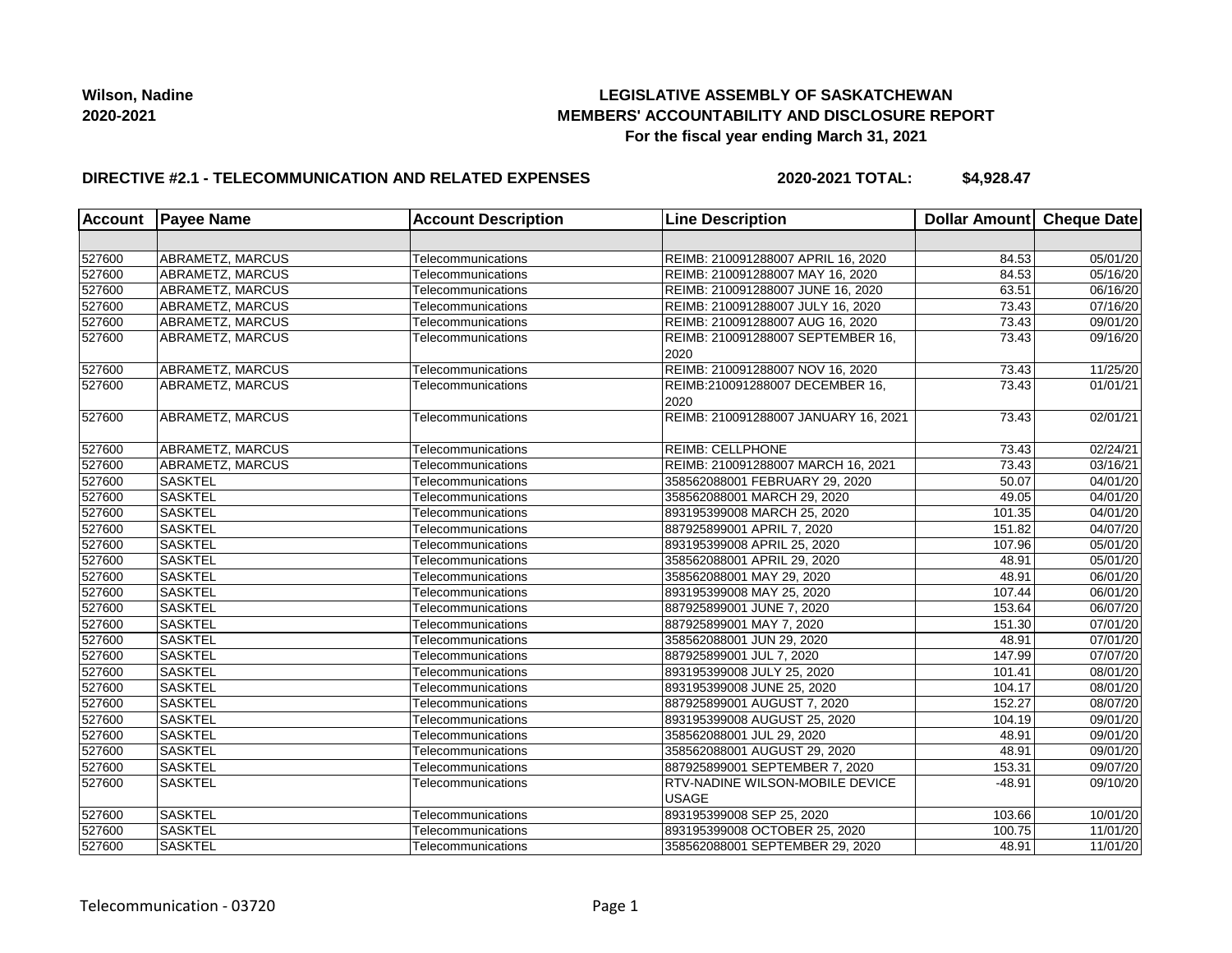## **LEGISLATIVE ASSEMBLY OF SASKATCHEWAN MEMBERS' ACCOUNTABILITY AND DISCLOSURE REPORT For the fiscal year ending March 31, 2021**

# **DIRECTIVE #2.1 - TELECOMMUNICATION AND RELATED EXPENSES**

**2020-2021 TOTAL: \$4,928.47**

| <b>Account</b> | <b>Payee Name</b>                   | <b>Account Description</b> | <b>Line Description</b>                    | Dollar Amount | <b>Cheque Date</b> |
|----------------|-------------------------------------|----------------------------|--------------------------------------------|---------------|--------------------|
|                |                                     |                            |                                            |               |                    |
| 527600         | <b>SASKTEL</b>                      | Telecommunications         | 887925899001 OCTOBER 7, 2020               | 153.31        | 11/01/20           |
| 527600         | <b>SASKTEL</b>                      | Telecommunications         | 887925899001 NOV 7.2020                    | 154.05        | 11/07/20           |
| 527600         | <b>SASKTEL</b>                      | Telecommunications         | 893195399008 NOVEMBER 25, 2020             | 103.66        | 12/01/20           |
| 527600         | <b>SASKTEL</b>                      | Telecommunications         | 358562088001 OCTOBER 29, 2020              | 48.91         | 01/01/21           |
| 527600         | <b>SASKTEL</b>                      | Telecommunications         | 887925899001 DECEMBER 7, 2020              | 151.28        | 01/01/21           |
| 527600         | <b>SASKTEL</b>                      | Telecommunications         | 358562088001 NOVEMBER 29, 2020             | 50.38         | 01/01/21           |
| 527600         | <b>SASKTEL</b>                      | Telecommunications         | 8931953-8 DEC/20                           | 102.84        | 01/01/21           |
| 527600         | <b>SASKTEL</b>                      | Telecommunications         | 887925899001 JANUARY 7. 2021               | 157.16        | 01/07/21           |
| 527600         | <b>SASKTEL</b>                      | Telecommunications         | 358562088001 DECEMBER 29, 2020             | 50.38         | 02/01/21           |
| 527600         | <b>SASKTEL</b>                      | Telecommunications         | 893195399008 JANUARY 25, 2021              | 110.27        | 02/01/21           |
| 527600         | <b>SASKTEL</b>                      | Telecommunications         | 358562088001 JANUARY 29, 2021              | 50.38         | 02/01/21           |
| 527600         | <b>SASKTEL</b>                      | Telecommunications         | 887925899001 FEBRUARY 7, 2021              | 156.43        | 02/07/21           |
| 527600         | <b>SASKTEL</b>                      | Telecommunications         | RTV - NADINE WILSON - PERSONAL USE         | $-30.00$      | 02/11/21           |
| 527600         | <b>SASKTEL</b>                      | Telecommunications         | 358562088001 FEBRUARY 28, 2021             | 50.63         | 03/01/21           |
| 527600         | <b>SASKTEL</b>                      | Telecommunications         | 887925899001 MARCH 7, 2021                 | 152.22        | 03/07/21           |
| 527600         | <b>SASKTEL</b>                      | Telecommunications         | 893195399008 FEBRUARY 25, 2021             | 114.40        | 03/08/21           |
| 527600         | <b>SASKTEL</b>                      | Telecommunications         | 893195399008 MARCH 25, 2021                | 104.43        | 03/25/21           |
| 527600         | <b>SCAN-TECH ALARM SYSTEMS LTD.</b> | Telecommunications         | ALARM MONITORING JULY 1/20 - JUNE<br>30/21 | 342.80        | 07/01/20           |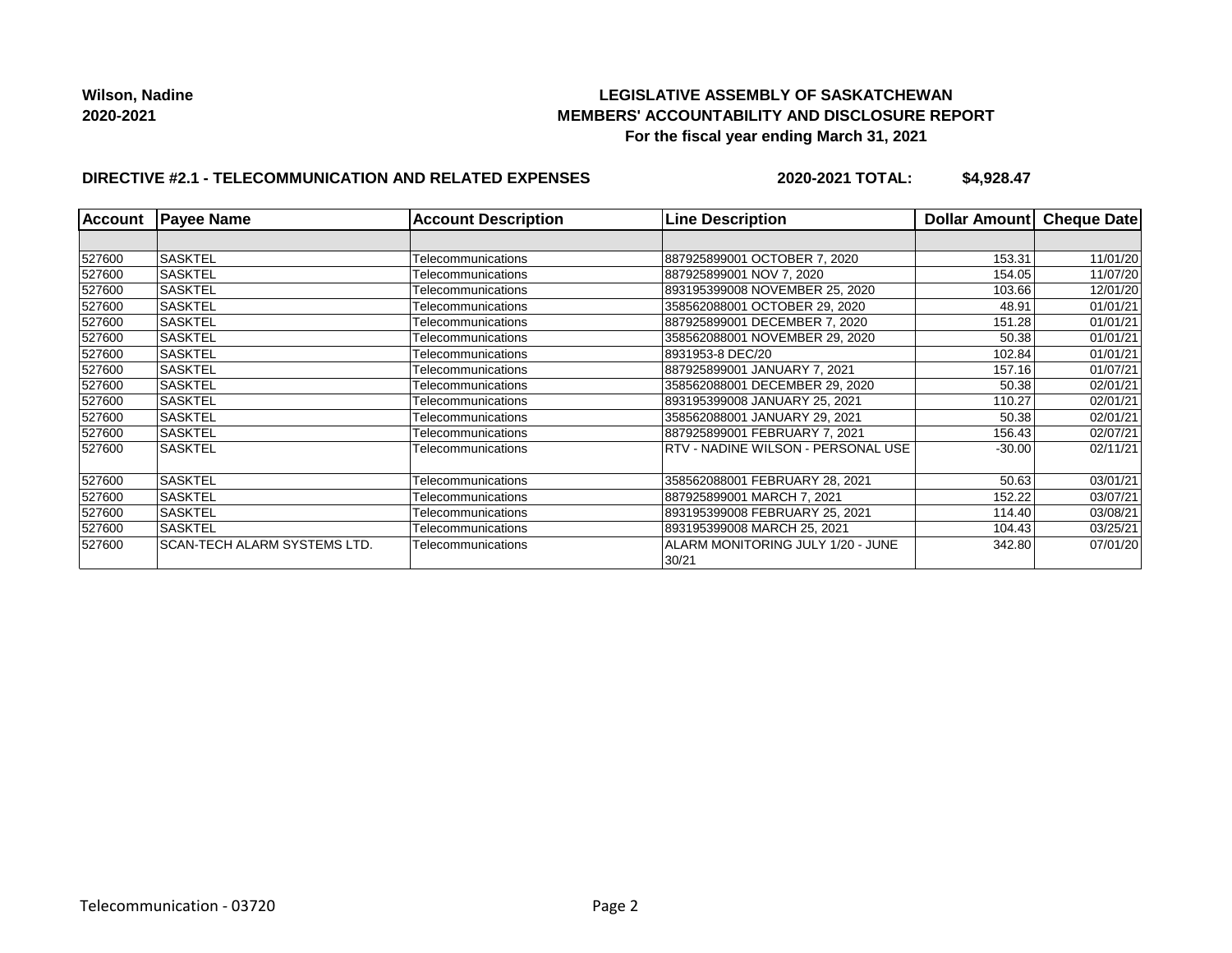# **LEGISLATIVE ASSEMBLY OF SASKATCHEWAN MEMBERS' ACCOUNTABILITY AND DISCLOSURE REPORT For the fiscal year ending March 31, 2021**

## **DIRECTIVE #3.1 - MLA TRAVEL AND LIVING EXPENSES**

**2020-2021 TOTAL: \$32,038.71**

| <b>Account</b> | <b>Payee Name</b>        | <b>Account Description</b><br><b>Line Description</b> |                                  | Dollar Amount Cheque Date |          |
|----------------|--------------------------|-------------------------------------------------------|----------------------------------|---------------------------|----------|
|                |                          |                                                       |                                  |                           |          |
| 541900         | WILSON, NADINE A.        | Elected Rep - Travel                                  | MLA TRAVEL APRIL 1 - 30, 2020    | 795.40                    | 05/12/20 |
| 541900         | WILSON, NADINE A.        | Elected Rep - Travel                                  | APRIL 2020 MLA REGINA            | 785.34                    | 05/12/20 |
|                |                          |                                                       | <b>ACCOMMODATIONS</b>            |                           |          |
| 541900         | WILSON, NADINE A.        | Elected Rep - Travel                                  | MLA TRAVEL MAY 1 - 31, 2020      | 1,655.40                  | 06/11/20 |
| 541900         | <b>WILSON, NADINE A.</b> | Elected Rep - Travel                                  | MAY 2020 MLA REGINA              | 719.57                    | 06/11/20 |
|                |                          |                                                       | <b>ACCOMMODATIONS</b>            |                           |          |
| 541900         | WILSON, NADINE A.        | Elected Rep - Travel                                  | MLA TRAVEL JUNE 27 - 30, 2020    | 827.65                    | 07/02/20 |
| 541900         | WILSON, NADINE A.        | <b>Elected Rep - Travel</b>                           | MLA TRAVEL JUNE 4 - 26, 2020     | 2,219.75                  | 07/02/20 |
| 541900         | WILSON, NADINE A.        | <b>Elected Rep - Travel</b>                           | JUNE 2020 MLA REGINA             | 739.93                    | 07/13/20 |
|                |                          |                                                       | <b>ACCOMMODATIONS</b>            |                           |          |
| 541900         | WILSON, NADINE A.        | Elected Rep - Travel                                  | MLA TRAVEL JULY 1 - 31, 2020     | 2,345.33                  | 08/10/20 |
| 541900         | WILSON, NADINE A.        | <b>Elected Rep - Travel</b>                           | JULY 2020 MLA REGINA             | 761.05                    | 08/17/20 |
|                |                          |                                                       | <b>ACCOMMODATIONS</b>            |                           |          |
| 541900         | <b>WILSON, NADINE A.</b> | Elected Rep - Travel                                  | MLA TRAVEL AUGUST 1 - 31, 2020   | 2,179.30                  | 09/08/20 |
| 541900         | WILSON, NADINE A.        | <b>Elected Rep - Travel</b>                           | AUGUST 2020 MLA REGINA           | 747.62                    | 09/17/20 |
|                |                          |                                                       | <b>ACCOMMODATIONS</b>            |                           |          |
| 541900         | WILSON, NADINE A.        | <b>Elected Rep - Travel</b>                           | MLA TRAVEL SEP 2-28, 2020        | 2,006.40                  | 10/02/20 |
| 541900         | WILSON, NADINE A.        | Elected Rep - Travel                                  | SEP 2020 MLA REGINA              | 759.33                    | 10/09/20 |
|                |                          |                                                       | <b>ACCOMMODATION</b>             |                           |          |
| 541900         | WILSON, NADINE A.        | <b>Elected Rep - Travel</b>                           | MLA TRAVEL OCTOBER 29 - 31, 2020 | 761.75                    | 11/05/20 |
| 541900         | WILSON, NADINE A.        | <b>Elected Rep - Travel</b>                           | OCT 2020 MLA REGINA              | 758.40                    | 11/13/20 |
|                |                          |                                                       | <b>ACCOMMODATION</b>             |                           |          |
| 541900         | WILSON, NADINE A.        | <b>Elected Rep - Travel</b>                           | MLA TRAVEL NOVEMBER 2 - 30, 2020 | 2,465.35                  | 12/01/20 |
| 541900         | WILSON, NADINE A.        | <b>Elected Rep - Travel</b>                           | NOV 2020 MLA REGINA              | 785.11                    | 12/27/20 |
|                |                          |                                                       | <b>ACCOMMODATION</b>             |                           |          |
| 541900         | WILSON, NADINE A.        | Elected Rep - Travel                                  | MLA TRAVEL DECEMBER 1 - 30, 2020 | 1,654.38                  | 01/18/21 |
| 541900         | WILSON, NADINE A.        | Elected Rep - Travel                                  | DECEMBER 2020 MLA REGINA         | 1,210.03                  | 02/01/21 |
|                |                          |                                                       | <b>ACCOMMODATIONS</b>            |                           |          |
| 541900         | WILSON, NADINE A.        | <b>Elected Rep - Travel</b>                           | MLA TRAVEL JANUARY 4 - 29, 2021  | 1,551.53                  | 02/08/21 |
| 541900         | WILSON, NADINE A.        | <b>Elected Rep - Travel</b>                           | JANUARY 2021 MLA REGINA          | 1,250.80                  | 02/16/21 |
|                |                          |                                                       | <b>ACCOMMODATIONS</b>            |                           |          |
| 541900         | <b>WILSON, NADINE A.</b> | Elected Rep - Travel                                  | MLA TRAVEL FEBRUARY 1 - 28, 2021 | 2,188.13                  | 03/08/21 |
| 541900         | WILSON, NADINE A.        | Elected Rep - Travel                                  | FEB 2021 MLA REGINA              | 1,151.01                  | 03/16/21 |
|                |                          |                                                       | <b>ACCOMMODATION</b>             |                           |          |
| 541900         | <b>WILSON, NADINE A.</b> | <b>Elected Rep - Travel</b>                           | MLA TRAVEL MARCH 1 - 31, 2021    | 1,720.15                  | 03/31/21 |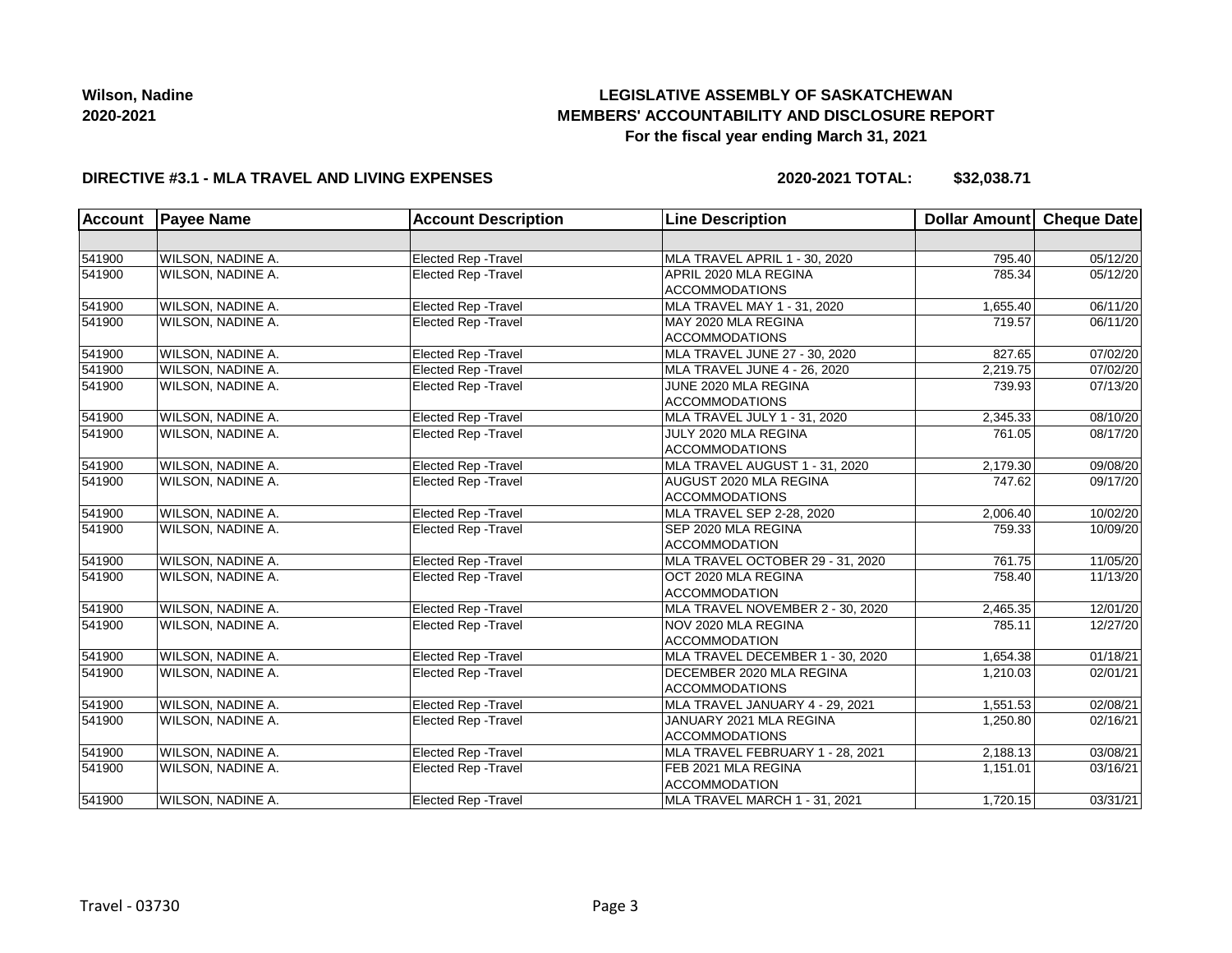## **LEGISLATIVE ASSEMBLY OF SASKATCHEWAN MEMBERS' ACCOUNTABILITY AND DISCLOSURE REPORT For the fiscal year ending March 31, 2021**

#### **DIRECTIVE #4.1 - CONSTITUENCY SERVICE EXPENSES**

| <b>Account</b> | <b>Payee Name</b>                   | <b>Account Description</b>                | <b>Line Description</b>               | Dollar Amount Cheque Date |          |
|----------------|-------------------------------------|-------------------------------------------|---------------------------------------|---------------------------|----------|
|                |                                     |                                           |                                       |                           |          |
| 521372         | <b>BRIGHTEN CREATIVE GROUP LTD.</b> | Photographer's Services                   | <b>MLA PORTRAIT</b>                   | 113.99                    | 02/01/21 |
| 522000         | <b>LAKE BOYZ RV</b>                 | Rent of Ground, Buildings and Other Space | APRIL 2020 MLA OFFICE RENT            | 500.00                    | 04/01/20 |
| 522000         | <b>LAKE BOYZ RV</b>                 | Rent of Ground, Buildings and Other Space | MAY 2020 MLA OFFICE RENT              | 500.00                    | 04/20/20 |
| 522000         | LAKE BOYZ RV                        | Rent of Ground, Buildings and Other Space | JUNE 2020 MLA OFFICE RENT             | 500.00                    | 04/20/20 |
| 522000         | <b>LAKE BOYZ RV</b>                 | Rent of Ground, Buildings and Other Space | JULY 2020 MLA OFFICE RENT             | $\overline{500.00}$       | 06/11/20 |
| 522000         | LAKE BOYZ RV                        | Rent of Ground, Buildings and Other Space | AUGUST 2020 MLA OFFICE RENT           | 500.00                    | 07/13/20 |
| 522000         | <b>LAKE BOYZ RV</b>                 | Rent of Ground, Buildings and Other Space | SEPT 2020 MLA OFFICE RENT             | 500.00                    | 09/01/20 |
| 522000         | <b>LAKE BOYZ RV</b>                 | Rent of Ground, Buildings and Other Space | OCTOBER 2020 MLA OFFICE RENT          | 500.00                    | 11/01/20 |
| 522000         | LAKE BOYZ RV                        | Rent of Ground, Buildings and Other Space | NOVEMBER 2020 MLA OFFICE RENT         | 500.00                    | 11/01/20 |
| 522000         | LAKE BOYZ RV                        | Rent of Ground, Buildings and Other Space | DECEMBER 2020 MLA OFFICE RENT         | 500.00                    | 11/13/20 |
| 522000         | LAKE BOYZ RV                        | Rent of Ground, Buildings and Other Space | JANUARY 2021 MLA OFFICE RENT          | 700.00                    | 02/01/21 |
| 522000         | LAKE BOYZ RV                        | Rent of Ground, Buildings and Other Space | FEBRUARY 2021 MLA OFFICE RENT         | 700.00                    | 02/01/21 |
| 522000         | LAKE BOYZ RV                        | Rent of Ground, Buildings and Other Space | MARCH 2021 MLA OFFICE RENT            | 700.00                    | 03/01/21 |
| 522000         | SMEATON LEGION #319                 | Rent of Ground, Buildings and Other Space | <b>MEETING ROOM RENTAL</b>            | 50.00                     | 12/01/20 |
| 522500         | PANTER AGENCIES LTD.                | <b>Insurance Premiums</b>                 | OFFICE INSURANCE C70059481-2          | 729.28                    | 02/04/21 |
| 525000         | ABRAMETZ, MARCUS                    | Postal, Courier, Freight and Related      | <b>REIMB: OFFICE SUPPLIES/POSTAGE</b> | 96.60                     | 05/01/20 |
| 525000         | ABRAMETZ, MARCUS                    | Postal, Courier, Freight and Related      | <b>POSTAGE</b>                        | 637.88                    | 06/01/20 |
| 525000         | ABRAMETZ, MARCUS                    | Postal, Courier, Freight and Related      | POSTAGE                               | 642.71                    | 07/01/20 |
| 525000         | ABRAMETZ, MARCUS                    | Postal, Courier, Freight and Related      | POSTAGE                               | 48.30                     | 07/01/20 |
| 525000         | ABRAMETZ, MARCUS                    | Postal, Courier, Freight and Related      | POSTAGE/OFFICE SUPPLIES               | 48.89                     | 07/18/20 |
| 525000         | ABRAMETZ, MARCUS                    | Postal, Courier, Freight and Related      | POSTAGE                               | 127.24                    | 09/01/20 |
| 525000         | ABRAMETZ, MARCUS                    | Postal, Courier, Freight and Related      | POSTAGE/OFFICE SUPPLIES               | 114.30                    | 09/01/20 |
| 525000         | ABRAMETZ, MARCUS                    | Postal, Courier, Freight and Related      | POSTAGE/OFFICE DRILL                  | 17.90                     | 09/15/20 |
| 525000         | ABRAMETZ, MARCUS                    | Postal, Courier, Freight and Related      | <b>POSTAGE</b>                        | 14.18                     | 10/02/20 |
| 525000         | ABRAMETZ, MARCUS                    | Postal, Courier, Freight and Related      | POSTAGE/OFFICE SUPPLIES               | 133.27                    | 11/01/20 |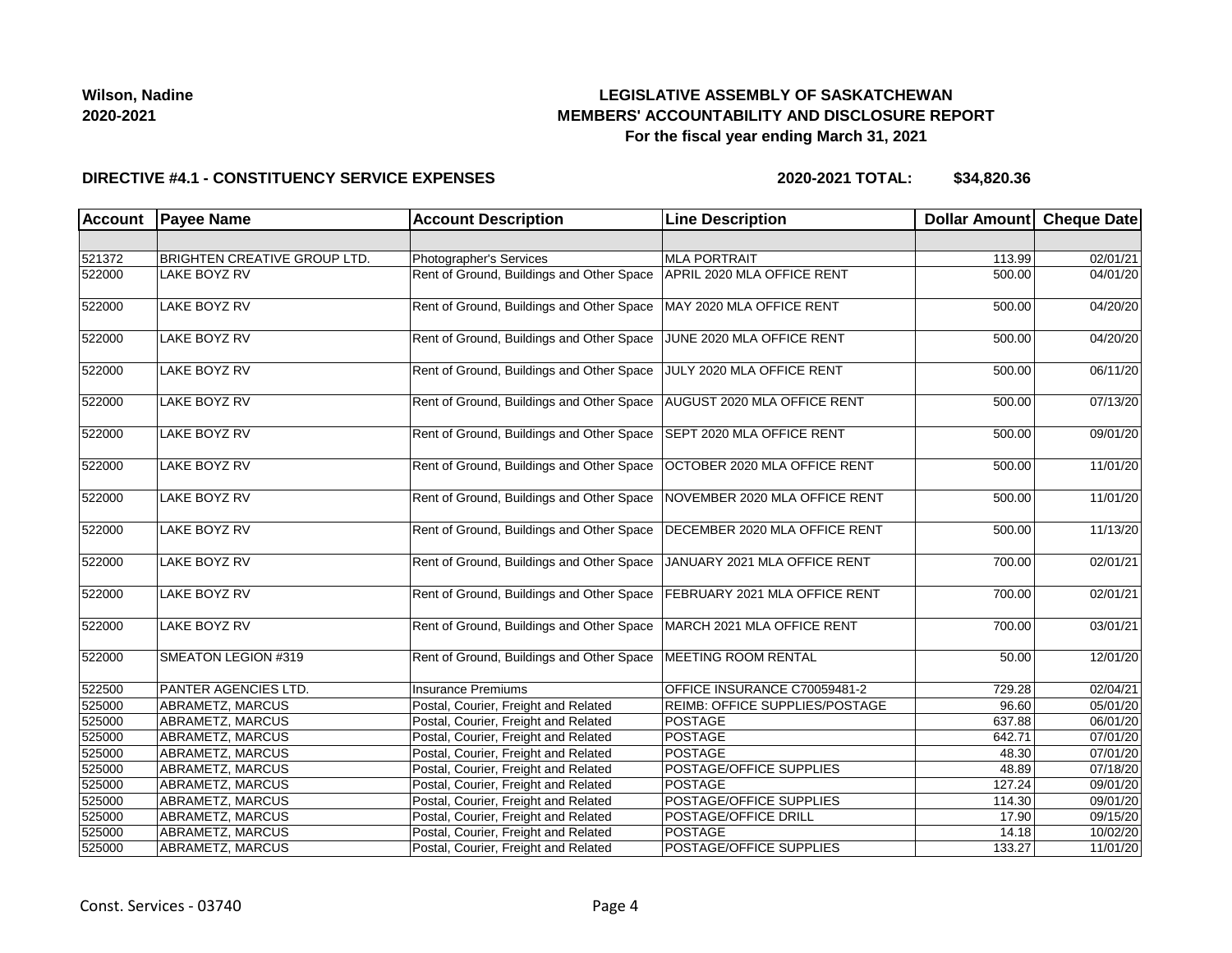## **LEGISLATIVE ASSEMBLY OF SASKATCHEWAN MEMBERS' ACCOUNTABILITY AND DISCLOSURE REPORT For the fiscal year ending March 31, 2021**

### **DIRECTIVE #4.1 - CONSTITUENCY SERVICE EXPENSES**

| Account | <b>Payee Name</b>                            | <b>Account Description</b>           | <b>Line Description</b>    | Dollar Amount | Cheque Date           |
|---------|----------------------------------------------|--------------------------------------|----------------------------|---------------|-----------------------|
|         |                                              |                                      |                            |               |                       |
| 525000  | ABRAMETZ, MARCUS                             | Postal, Courier, Freight and Related | OFFICE SUPPLIES/POSTAGE    | 27.47         | 12/01/20              |
| 525000  | ABRAMETZ, MARCUS                             | Postal, Courier, Freight and Related | POSTAGE/OFFICE SUPPLIES    | 636.40        | 12/28/20              |
| 525000  | ABRAMETZ, MARCUS                             | Postal, Courier, Freight and Related | POSTAGE/OFFICE SUPPLIES    | 108.82        | 01/18/21              |
| 525000  | <b>ABRAMETZ, MARCUS</b>                      | Postal, Courier, Freight and Related | OFFICE SUPPLIES/POSTAGE    | 15.63         | 02/01/21              |
| 525000  | ABRAMETZ, MARCUS                             | Postal, Courier, Freight and Related | OFFICE SUPPLIES/POSTAGE    | 96.60         | 03/23/21              |
| 530300  | MARU GROUP CANADA INC.                       | Primary Research/Focus group         | AD HOC RESEARCH            | 661.11        | 06/01/20              |
| 530300  | MARU GROUP CANADA INC.                       | Primary Research/Focus group         | AD HOC RESEARCH            | 661.11        | 10/01/20              |
| 530300  | MARU GROUP CANADA INC.                       | Primary Research/Focus group         | AD HOC RESEARCH            | 632.97        | 03/01/21              |
| 530300  | MARU GROUP CANADA INC.                       | Primary Research/Focus group         | AD HOC RESEARCH            | 632.97        | 03/01/21              |
| 530500  | <b>BE SMART COMMUNICATIONS</b>               | Media Placement                      | ADVERTISING - NO GST       | 199.00        | 04/01/20              |
| 530500  | BE SMART COMMUNICATIONS                      | Media Placement                      | <b>ADVERTISING</b>         | 1,289.00      | 12/01/20              |
| 530500  | <b>BE SMART COMMUNICATIONS</b>               | Media Placement                      | <b>ADVERTISING</b>         | 175.00        | 01/01/21              |
| 530500  | <b>BE SMART COMMUNICATIONS</b>               | Media Placement                      | <b>ADVERTISING</b>         | 179.10        | 03/01/21              |
| 530500  | <b>BIG RIVER &amp; DISTRICT RECREATIONAL</b> | Media Placement                      | ADVERTISING-REDUCED DUE TO | 229.17        | 11/01/20              |
|         | <b>&amp; CULTURAL BOARD</b>                  |                                      | <b>ELECTION-NO GST</b>     |               |                       |
| 530500  | CANDLE LAKE CURLING CLUB INC.                | Media Placement                      | ADVERTISING                | 100.00        | 03/01/21              |
| 530500  | CANDLE LAKE, RESORT VILLAGE OF               | Media Placement                      | <b>ADVERTISING</b>         | 10.00         | 08/01/20              |
| 530500  | <b>COMMUNITY SAFETY NET</b>                  | Media Placement                      | <b>ADVERTISING</b>         | 150.00        | 02/01/21              |
| 530500  | <b>DEBDEN, VILLAGE OF</b>                    | Media Placement                      | <b>ADVERTISING</b>         | 50.00         | 02/03/21              |
| 530500  | FOLIOJUMPLINE PUBLISHING INC.                | Media Placement                      | <b>ADVERTISING</b>         | 50.00         | 06/01/20              |
| 530500  | FOLIOJUMPLINE PUBLISHING INC.                | Media Placement                      | ADVERTISING                | 150.00        | 07/01/20              |
| 530500  | FOLIOJUMPLINE PUBLISHING INC.                | Media Placement                      | <b>ADVERTISING</b>         | 75.00         | 08/01/20              |
| 530500  | FOLIOJUMPLINE PUBLISHING INC.                | Media Placement                      | <b>ADVERTISING</b>         | 75.00         | 01/01/21              |
| 530500  | FOLIOJUMPLINE PUBLISHING INC.                | Media Placement                      | <b>ADVERTISING</b>         | 66.68         | 03/06/21              |
| 530500  | FOLIOJUMPLINE PUBLISHING INC.                | Media Placement                      | <b>ADVERTISING</b>         | 200.02        | 03/13/21              |
| 530500  | FOLIOJUMPLINE PUBLISHING INC.                | Media Placement                      | ADVERTISING                | 100.02        | 03/20/21              |
| 530500  | FOLIOJUMPLINE PUBLISHING INC.                | Media Placement                      | <b>ADVERTISING</b>         | 100.02        | 03/27/21              |
| 530500  | <b>MEATH PARK &amp; DISTRICT COMMUNITY</b>   | Media Placement                      | <b>ADVERTISING</b>         | 100.00        | 11/05/20              |
|         | <b>CLUB</b>                                  |                                      |                            |               |                       |
| 530500  | P.A. SHOPPER (ADGRAPHICS LTD.)               | Media Placement                      | <b>ADVERTISING</b>         | 400.00        | $\overline{04}/01/20$ |
| 530500  | P.A. SHOPPER (ADGRAPHICS LTD.)               | Media Placement                      | <b>ADVERTISING</b>         | 400.00        | 05/01/20              |
| 530500  | P.A. SHOPPER (ADGRAPHICS LTD.)               | Media Placement                      | <b>ADVERTISING</b>         | 76.00         | 05/06/20              |
| 530500  | P.A. SHOPPER (ADGRAPHICS LTD.)               | Media Placement                      | <b>ADVERTISING</b>         | 76.00         | 05/20/20              |
| 530500  | P.A. SHOPPER (ADGRAPHICS LTD.)               | Media Placement                      | <b>ADVERTISING</b>         | 400.00        | 06/01/20              |
| 530500  | P.A. SHOPPER (ADGRAPHICS LTD.)               | Media Placement                      | <b>ADVERTISING</b>         | 76.00         | $\overline{06}/17/20$ |
| 530500  | P.A. SHOPPER (ADGRAPHICS LTD.)               | Media Placement                      | <b>ADVERTISING</b>         | 76.00         | 07/01/20              |
| 530500  | P.A. SHOPPER (ADGRAPHICS LTD.)               | Media Placement                      | <b>ADVERTISING</b>         | 400.00        | 07/01/20              |
| 530500  | P.A. SHOPPER (ADGRAPHICS LTD.)               | Media Placement                      | ADVERTISING                | 76.00         | 07/01/20              |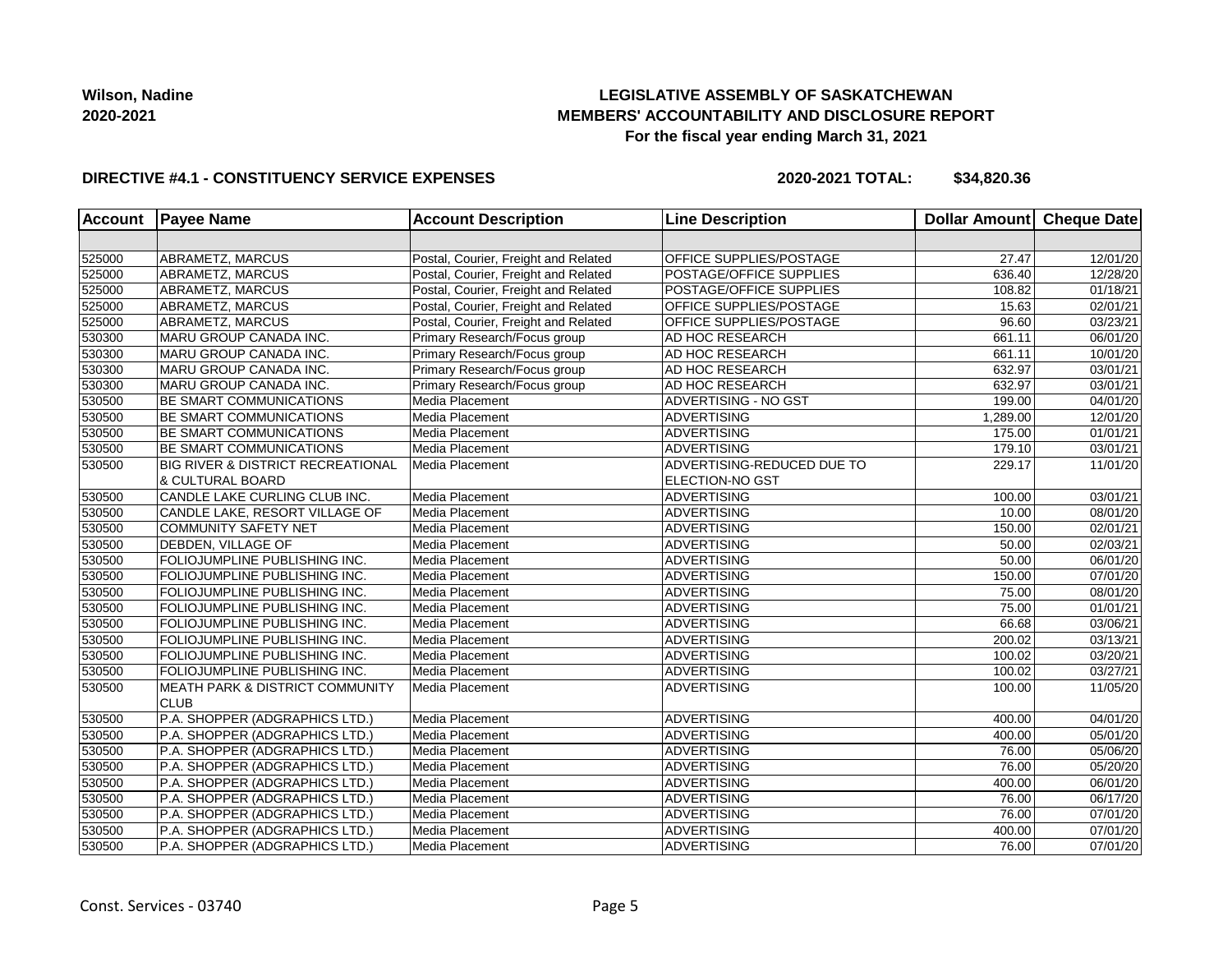## **LEGISLATIVE ASSEMBLY OF SASKATCHEWAN MEMBERS' ACCOUNTABILITY AND DISCLOSURE REPORT For the fiscal year ending March 31, 2021**

### **DIRECTIVE #4.1 - CONSTITUENCY SERVICE EXPENSES**

| <b>Account</b> | <b>Payee Name</b>                                                 | <b>Account Description</b> | <b>Line Description</b> | Dollar Amount | Cheque Date |
|----------------|-------------------------------------------------------------------|----------------------------|-------------------------|---------------|-------------|
|                |                                                                   |                            |                         |               |             |
| 530500         | P.A. SHOPPER (ADGRAPHICS LTD.)                                    | Media Placement            | ADVERTISING             | 133.82        | 09/01/20    |
| 530500         | P.A. SHOPPER (ADGRAPHICS LTD.)                                    | Media Placement            | <b>ADVERTISING</b>      | 400.00        | 09/01/20    |
| 530500         | P.A. SHOPPER (ADGRAPHICS LTD.)                                    | Media Placement            | ADVERTISING             | 400.00        | 12/01/20    |
| 530500         | P.A. SHOPPER (ADGRAPHICS LTD.)                                    | Media Placement            | ADVERTISING             | 152.00        | 01/01/21    |
| 530500         | P.A. SHOPPER (ADGRAPHICS LTD.)                                    | Media Placement            | ADVERTISING             | 385.28        | 02/10/21    |
| 530500         | P.A. SHOPPER (ADGRAPHICS LTD.)                                    | Media Placement            | ADVERTISING             | 249.00        | 03/10/21    |
| 530500         | POSTMEDIA NETWORK INC.                                            | Media Placement            | ADVERTISING             | 140.00        | 11/01/20    |
| 530500         | PRINCE ALBERT SOCIETY FOR THE<br>PREVENTION OF CRUELTY TO ANIMALS | Media Placement            | ADVERTISING             | 350.00        | 07/01/20    |
| 530500         | PRINCE ALBERT WINTER FESTIVAL<br><b>SOCIETY</b>                   | Media Placement            | ADVERTISING             | 250.00        | 04/13/20    |
| 530500         | SHELLBROOK CHRONICLE A DIVISION<br>OF PEPPERFRAM LTD.             | Media Placement            | ADVERTISING             | 61.10         | 04/01/20    |
| 530500         | SHELLBROOK CHRONICLE A DIVISION<br>OF PEPPERFRAM LTD.             | Media Placement            | ADVERTISING             | 61.10         | 04/09/20    |
| 530500         | SHELLBROOK CHRONICLE A DIVISION<br>OF PEPPERFRAM LTD.             | Media Placement            | ADVERTISING             | 61.10         | 05/01/20    |
| 530500         | SHELLBROOK CHRONICLE A DIVISION<br>OF PEPPERFRAM LTD.             | Media Placement            | ADVERTISING             | 61.10         | 05/01/20    |
| 530500         | SHELLBROOK CHRONICLE A DIVISION<br>OF PEPPERFRAM LTD.             | Media Placement            | ADVERTISING             | 61.10         | 05/07/20    |
| 530500         | <b>SHELLBROOK CHRONICLE A DIVISION</b><br>OF PEPPERFRAM LTD.      | Media Placement            | <b>ADVERTISING</b>      | 61.10         | 06/01/20    |
| 530500         | SHELLBROOK CHRONICLE A DIVISION<br>OF PEPPERFRAM LTD.             | Media Placement            | ADVERTISING             | 61.10         | 06/18/20    |
| 530500         | SHELLBROOK CHRONICLE A DIVISION<br>OF PEPPERFRAM LTD.             | Media Placement            | <b>ADVERTISING</b>      | 61.10         | 07/01/20    |
| 530500         | SHELLBROOK CHRONICLE A DIVISION<br>OF PEPPERFRAM LTD.             | Media Placement            | ADVERTISING             | 61.10         | 07/01/20    |
| 530500         | SHELLBROOK CHRONICLE A DIVISION<br>OF PEPPERFRAM LTD.             | Media Placement            | ADVERTISING             | 61.10         | 07/09/20    |
| 530500         | SHELLBROOK CHRONICLE A DIVISION<br>OF PEPPERFRAM LTD.             | Media Placement            | ADVERTISING             | 61.10         | 08/01/20    |
| 530500         | SHELLBROOK CHRONICLE A DIVISION<br>OF PEPPERFRAM LTD.             | Media Placement            | ADVERTISING             | 61.10         | 09/01/20    |
| 530500         | SHELLBROOK CHRONICLE A DIVISION<br>OF PEPPERFRAM LTD.             | Media Placement            | ADVERTISING             | 61.10         | 09/01/20    |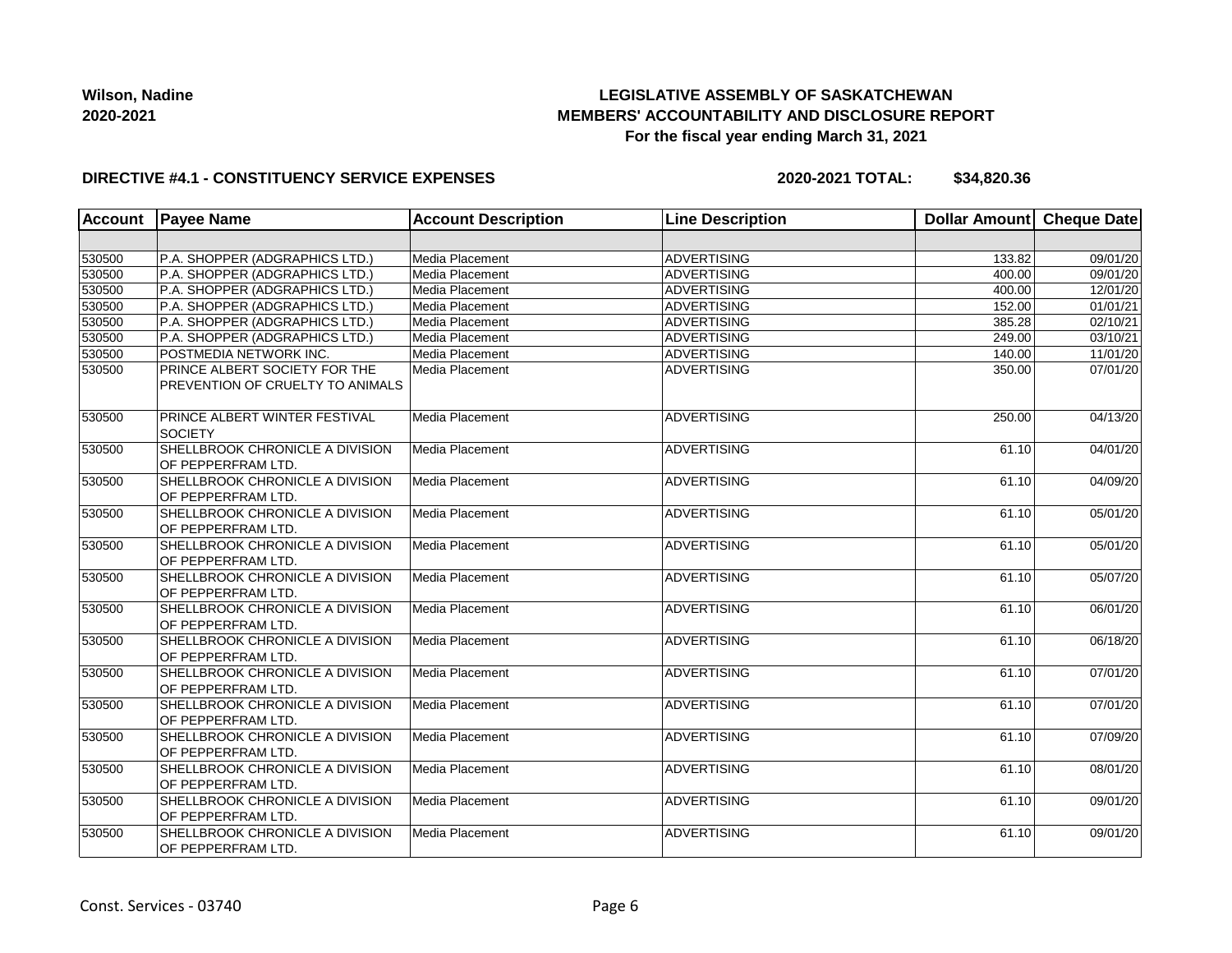## **LEGISLATIVE ASSEMBLY OF SASKATCHEWAN MEMBERS' ACCOUNTABILITY AND DISCLOSURE REPORT For the fiscal year ending March 31, 2021**

### **DIRECTIVE #4.1 - CONSTITUENCY SERVICE EXPENSES**

| Account | <b>Payee Name</b>                                     | <b>Account Description</b> | <b>Line Description</b> | Dollar Amount Cheque Date |          |
|---------|-------------------------------------------------------|----------------------------|-------------------------|---------------------------|----------|
|         |                                                       |                            |                         |                           |          |
| 530500  | SHELLBROOK CHRONICLE A DIVISION<br>OF PEPPERFRAM LTD. | Media Placement            | <b>ADVERTISING</b>      | 61.10                     | 09/03/20 |
| 530500  | SHELLBROOK CHRONICLE A DIVISION<br>OF PEPPERFRAM LTD. | Media Placement            | ADVERTISING             | 61.10                     | 09/10/20 |
| 530500  | SHELLBROOK CHRONICLE A DIVISION<br>OF PEPPERFRAM LTD. | Media Placement            | ADVERTISING             | 61.10                     | 11/19/20 |
| 530500  | SHELLBROOK CHRONICLE A DIVISION<br>OF PEPPERFRAM LTD. | Media Placement            | ADVERTISING             | 61.10                     | 12/01/20 |
| 530500  | SHELLBROOK CHRONICLE A DIVISION<br>OF PEPPERFRAM LTD. | Media Placement            | ADVERTISING             | 61.10                     | 12/03/20 |
| 530500  | SHELLBROOK CHRONICLE A DIVISION<br>OF PEPPERFRAM LTD. | Media Placement            | ADVERTISING             | 61.10                     | 12/10/20 |
| 530500  | SHELLBROOK CHRONICLE A DIVISION<br>OF PEPPERFRAM LTD. | Media Placement            | ADVERTISING             | 61.10                     | 01/01/21 |
| 530500  | SHELLBROOK CHRONICLE A DIVISION<br>OF PEPPERFRAM LTD. | Media Placement            | ADVERTISING             | 61.10                     | 01/01/21 |
| 530500  | SHELLBROOK CHRONICLE A DIVISION<br>OF PEPPERFRAM LTD. | Media Placement            | <b>ADVERTISING</b>      | 61.10                     | 01/01/21 |
| 530500  | SHELLBROOK CHRONICLE A DIVISION<br>OF PEPPERFRAM LTD. | Media Placement            | ADVERTISING             | 61.10                     | 01/07/21 |
| 530500  | SHELLBROOK CHRONICLE A DIVISION<br>OF PEPPERFRAM LTD. | Media Placement            | ADVERTISING             | 62.10                     | 02/01/21 |
| 530500  | SHELLBROOK CHRONICLE A DIVISION<br>OF PEPPERFRAM LTD. | Media Placement            | ADVERTISING             | 62.10                     | 02/01/21 |
| 530500  | SHELLBROOK CHRONICLE A DIVISION<br>OF PEPPERFRAM LTD. | Media Placement            | ADVERTISING             | 62.10                     | 02/01/21 |
| 530500  | SHELLBROOK CHRONICLE A DIVISION<br>OF PEPPERFRAM LTD. | Media Placement            | ADVERTISING             | 62.10                     | 02/04/21 |
| 530500  | SHELLBROOK CHRONICLE A DIVISION<br>OF PEPPERFRAM LTD. | Media Placement            | ADVERTISING             | 62.10                     | 02/11/21 |
| 530500  | SHELLBROOK CHRONICLE A DIVISION<br>OF PEPPERFRAM LTD. | Media Placement            | ADVERTISING             | 62.10                     | 02/18/21 |
| 530500  | SHELLBROOK CHRONICLE A DIVISION<br>OF PEPPERFRAM LTD. | Media Placement            | ADVERTISING             | 62.10                     | 03/01/21 |
| 530500  | SHELLBROOK CHRONICLE A DIVISION<br>OF PEPPERFRAM LTD. | Media Placement            | ADVERTISING             | 62.10                     | 03/04/21 |
| 530500  | SHELLBROOK CHRONICLE A DIVISION<br>OF PEPPERFRAM LTD. | Media Placement            | ADVERTISING             | 62.10                     | 03/11/21 |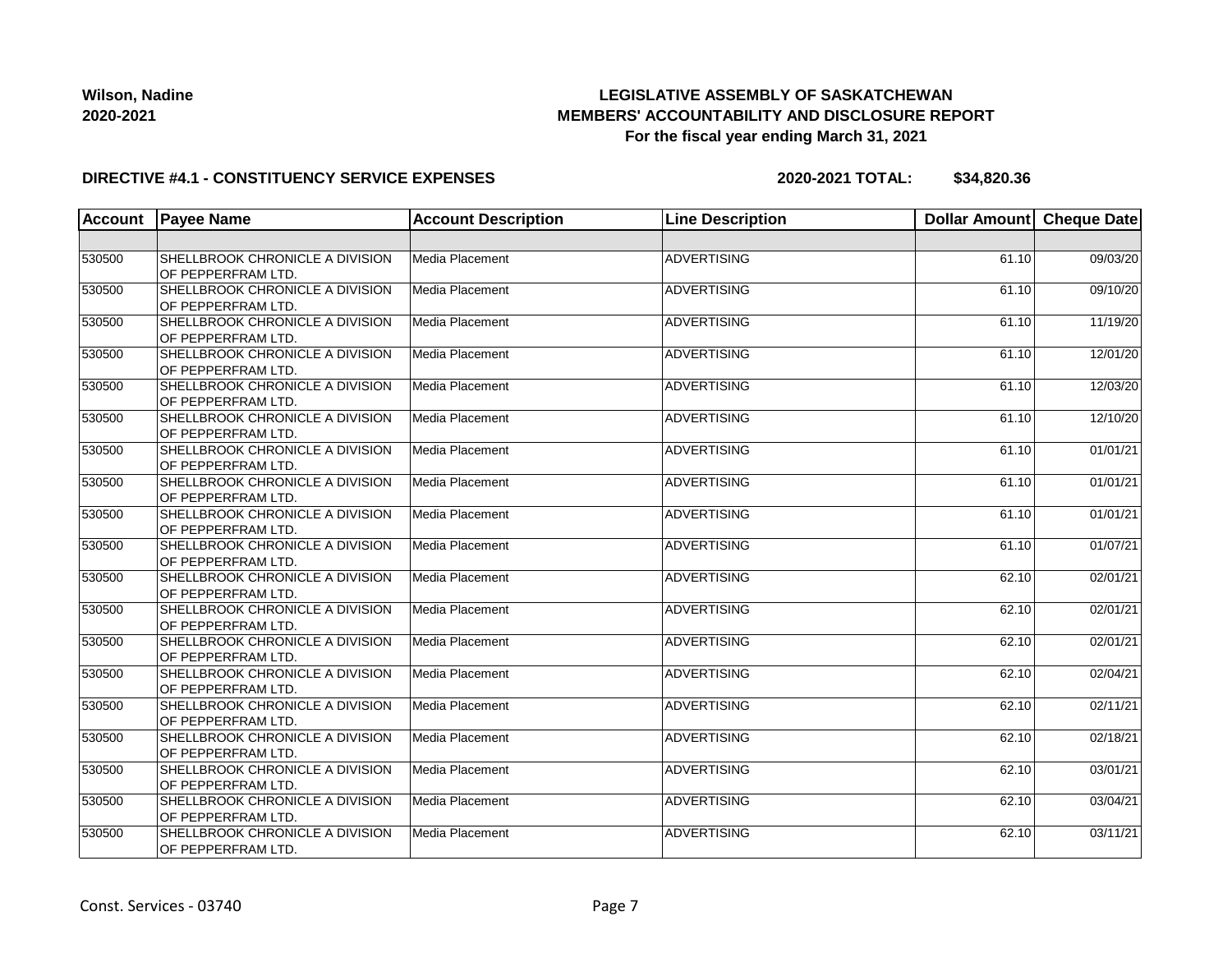## **LEGISLATIVE ASSEMBLY OF SASKATCHEWAN MEMBERS' ACCOUNTABILITY AND DISCLOSURE REPORT For the fiscal year ending March 31, 2021**

#### **DIRECTIVE #4.1 - CONSTITUENCY SERVICE EXPENSES**

| <b>Account</b> | <b>Payee Name</b>                                                       | <b>Account Description</b> | <b>Line Description</b>                                    | Dollar Amount Cheque Date |                       |
|----------------|-------------------------------------------------------------------------|----------------------------|------------------------------------------------------------|---------------------------|-----------------------|
|                |                                                                         |                            |                                                            |                           |                       |
| 530500         | SHELLBROOK CHRONICLE A DIVISION<br>OF PEPPERFRAM LTD.                   | Media Placement            | <b>ADVERTISING</b>                                         | 62.10                     | 03/18/21              |
| 530500         | SHELLBROOK CHRONICLE A DIVISION<br>OF PEPPERFRAM LTD.                   | Media Placement            | <b>ADVERTISING</b>                                         | 62.10                     | 03/25/21              |
| 530500         | <b>THOMPSON SIGNS</b>                                                   | Media Placement            | <b>ADVERTISING</b>                                         | 500.00                    | 04/01/20              |
| 530500         | <b>THOMPSON SIGNS</b>                                                   | Media Placement            | <b>ADVERTISING</b>                                         | 500.00                    | $\sqrt{04}/24/20$     |
| 530500         | <b>THOMPSON SIGNS</b>                                                   | Media Placement            | <b>ADVERTISING</b>                                         | 500.00                    | 05/22/20              |
| 530500         | <b>THOMPSON SIGNS</b>                                                   | Media Placement            | <b>ADVERTISING</b>                                         | 500.00                    | 06/19/20              |
| 530500         | <b>THOMPSON SIGNS</b>                                                   | Media Placement            | ADVERTISING                                                | 500.00                    | 07/17/20              |
| 530500         | <b>THOMPSON SIGNS</b>                                                   | Media Placement            | ADVERTISING                                                | 250.00                    | 09/01/20              |
| 530500         | UKRAINIAN CANADIAN CONGRESS-<br>SASKATCHEWAN PROVINCIAL COUNCIL<br>INC. | Media Placement            | <b>ADVERTISING</b>                                         | 225.00                    | 03/01/21              |
| 530800         | <b>ADCOM SOLUTIONS</b>                                                  | Publications               | POSTCARD MAILOUT                                           | 125.72                    | 11/01/20              |
| 530800         | P.A. FASTPRINT INC.                                                     | Publications               | NEWSLETTER - NO GST                                        | 1,166.00                  | 06/01/20              |
| 530800         | <b>WESTERN LITHO LTD.</b>                                               | Publications               | NEWSLETTERS                                                | 1,165.00                  | 09/01/20              |
| 530900         | <b>ABRAMETZ, MARCUS</b>                                                 | <b>Promotional Items</b>   | OFFICE SUPPLIES/FLORAL                                     | 111.00                    | 05/19/20              |
| 530900         | ABRAMETZ, MARCUS                                                        | <b>Promotional Items</b>   | PROVINCIAL FLAGS/OFFICE SUPPLIES                           | 51.62                     | 03/01/21              |
| 530900         | <b>ENCHANTED FLORIST</b>                                                | <b>Promotional Items</b>   | POINSETTIA PLANTS                                          | 286.96                    | 01/01/21              |
| 530900         | <b>ENCHANTED FLORIST</b>                                                | <b>Promotional Items</b>   | <b>FLORAL ARRANGEMENT</b>                                  | 80.00                     | 01/01/21              |
| 530900         | ROYAL CANADIAN LEGION BRANCH NO.<br>136                                 | <b>Promotional Items</b>   | REMEMBRANCE DAY WREATH                                     | 50.00                     | 11/02/20              |
| 530900         | TREASURE HOUSE IMPORTS LTD.                                             | <b>Promotional Items</b>   | <b>PROVINCIAL PINS</b>                                     | 203.00                    | 08/01/20              |
| 530900         | <b>WESTERN LITHO LTD.</b>                                               | <b>Promotional Items</b>   | <b>CHRISTMAS POSTCARDS</b>                                 | 945.46                    | $\overline{02/01/21}$ |
| 530900         | WILSON, NADINE A.                                                       | <b>Promotional Items</b>   | REIMB: FLORAL ARRANGEMENT/OFFICE<br><b>SUPPLIES</b>        | 22.20                     | 04/20/20              |
| 530900         | WILSON, NADINE A.                                                       | <b>Promotional Items</b>   | <b>REIMB: OFFICE SUPPLIES/FLORAL</b>                       | 117.08                    | 05/01/20              |
| 530900         | <b>WILSON, NADINE A.</b>                                                | <b>Promotional Items</b>   | <b>REIMB: FLORAL ARRANGEMENT/OFFICE</b><br><b>SUPPLIES</b> | 22.19                     | 08/01/20              |
| 530900         | WILSON, NADINE A.                                                       | <b>Promotional Items</b>   | <b>REIMB: FLOWERS</b>                                      | 24.42                     | 10/02/20              |
| 530900         | <b>WILSON, NADINE A.</b>                                                | <b>Promotional Items</b>   | REIMB: GREETING CARD/OFFICE<br><b>SUPPLIES</b>             | 8.99                      | 01/01/21              |
| 530900         | WILSON, NADINE A.                                                       | Promotional Items          | <b>REIMB: FLORAL</b>                                       | 22.19                     | 02/01/21              |
| 530900         | <b>WILSON, NADINE A.</b>                                                | <b>Promotional Items</b>   | <b>REIMB: FLORAL/OFFICE SUPPLIES</b>                       | 8.99                      | 02/01/21              |
| 530900         | WILSON, NADINE A.                                                       | <b>Promotional Items</b>   | <b>REIMB: FLOWERS</b>                                      | 24.41                     | 03/16/21              |
| 530900         | WILSON, NADINE A.                                                       | <b>Promotional Items</b>   | <b>REIMB: GRETTING CARD/OFFICE</b><br><b>SUPPLIES</b>      | 4.50                      | 03/21/21              |
| 530900         | WILSON, NADINE A.                                                       | Promotional Items          | REIMB: FLORAL/OFFICE SUPPLIES                              | 24.99                     | 03/23/21              |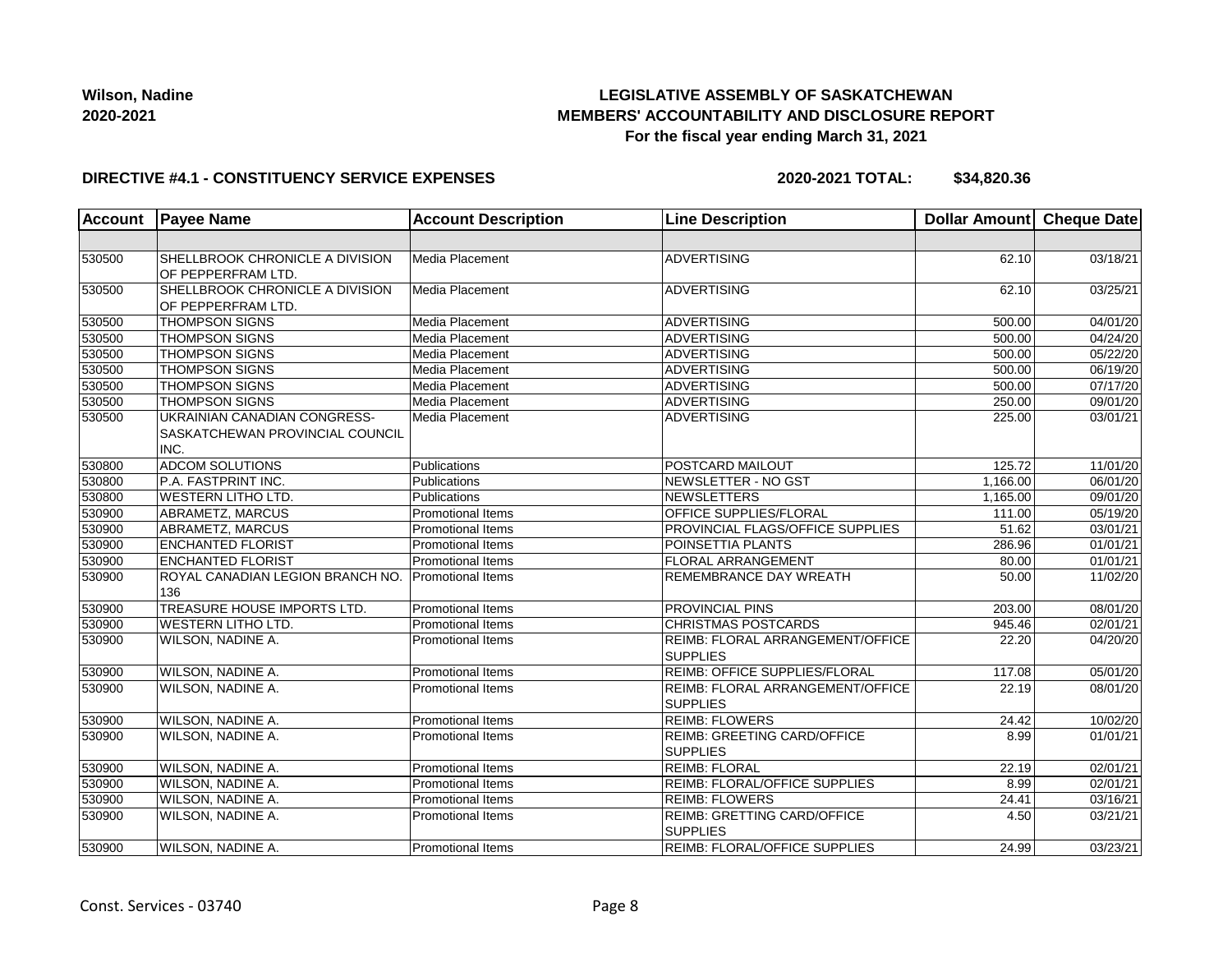## **LEGISLATIVE ASSEMBLY OF SASKATCHEWAN MEMBERS' ACCOUNTABILITY AND DISCLOSURE REPORT For the fiscal year ending March 31, 2021**

### **DIRECTIVE #4.1 - CONSTITUENCY SERVICE EXPENSES**

| <b>Account</b> | <b>Payee Name</b><br><b>Account Description</b><br><b>Line Description</b> |                                    | Dollar Amount Cheque Date          |        |                       |
|----------------|----------------------------------------------------------------------------|------------------------------------|------------------------------------|--------|-----------------------|
|                |                                                                            |                                    |                                    |        |                       |
| 542000         | ABRAMETZ, MARCUS                                                           | Travel                             | C.A. TRAVEL MAY 19, 2020           | 83.72  | 05/19/20              |
| 542000         | ABRAMETZ, MARCUS                                                           | Travel                             | C.A. TRAVEL SEPTEMBER 1 - 9, 2020  | 313.83 | 09/09/20              |
| 542000         | ABRAMETZ, MARCUS                                                           | Travel                             | CA TRAVEL SEP 21-24, 2020          | 340.37 | 10/02/20              |
| 542000         | ABRAMETZ, MARCUS                                                           | Travel                             | C.A. TRAVEL OCTOBER 30-31, 2020    | 237.18 | 11/01/20              |
| 542000         | ABRAMETZ, MARCUS                                                           | Travel                             | C.A. TRAVEL JANUARY 22, 2021       | 85.26  | 02/01/21              |
| 542000         | ABRAMETZ, MARCUS                                                           | Travel                             | C.A. TRAVEL FEBRUARY 22 & MARCH 2, | 67.00  | 03/01/21              |
|                |                                                                            |                                    | 2021                               |        |                       |
| 542000         | ABRAMETZ, MARCUS                                                           | Travel                             | CA TRAVEL MARCH 3, 2021            | 94.54  | 03/16/21              |
| 542000         | <b>ABRAMETZ, MARCUS</b>                                                    | Travel                             | C.A. TRAVEL MARCH 24, 2021         | 171.61 | 03/24/21              |
| 550200         | FOLIOJUMPLINE PUBLISHING INC.                                              | Books, Mags and Ref Materials      | SUBSCRIPTION-NO GST N. WILSON MLA  | 180.45 | 11/13/20              |
| 550200         | SHELLBROOK CHRONICLE A DIVISION<br>OF PEPPERFRAM LTD.                      | Books, Mags and Ref Materials      | <b>SUBSCRIPTION</b>                | 75.00  | 01/04/21              |
| 550200         | WILSON, NADINE A.                                                          | Books, Mags and Ref Materials      | <b>REIMB: FLORAL</b>               | 50.00  | 02/01/21              |
| 555000         | ABRAMETZ, MARCUS                                                           | Other Material and Supplies        | REIMB: OFFICE SUPPLIES/POSTAGE     | 26.19  | 05/01/20              |
| 555000         | ABRAMETZ, MARCUS                                                           | Other Material and Supplies        | OFFICE SUPPLIES                    | 22.62  | 05/01/20              |
| 555000         | ABRAMETZ, MARCUS                                                           | Other Material and Supplies        | OFFICE SUPPLIES/FLORAL             | 80.40  | 05/19/20              |
| 555000         | ABRAMETZ, MARCUS                                                           | Other Material and Supplies        | OFFICE SUPPLIES                    | 16.23  | 06/01/20              |
| 555000         | ABRAMETZ, MARCUS                                                           | Other Material and Supplies        | OFFICE SUPPLIES                    | 48.97  | $\overline{07/01/20}$ |
| 555000         | ABRAMETZ, MARCUS                                                           | <b>Other Material and Supplies</b> | OFFICE SUPPLIES                    | 41.48  | $\overline{07/0}1/20$ |
| 555000         | ABRAMETZ, MARCUS                                                           | Other Material and Supplies        | <b>POSTAGE/OFFICE SUPPLIES</b>     | 2.61   | $\overline{07/18/20}$ |
| 555000         | ABRAMETZ, MARCUS                                                           | Other Material and Supplies        | POSTAGE/OFFICE SUPPLIES            | 19.59  | 09/01/20              |
| 555000         | ABRAMETZ, MARCUS                                                           | Other Material and Supplies        | POSTAGE/OFFICE SUPPLIES            | 83.18  | 09/01/20              |
| 555000         | ABRAMETZ, MARCUS                                                           | <b>Other Material and Supplies</b> | POSTAGE/OFFICE SUPPLIES            | 18.97  | 11/01/20              |
| 555000         | ABRAMETZ, MARCUS                                                           | Other Material and Supplies        | OFFICE SUPPLIES/POSTAGE            | 29.48  | 12/01/20              |
| 555000         | ABRAMETZ, MARCUS                                                           | Other Material and Supplies        | OFFICE SUPPLIES                    | 21.60  | 12/01/20              |
| 555000         | ABRAMETZ, MARCUS                                                           | Other Material and Supplies        | <b>POSTAGE/OFFICE SUPPLIES</b>     | 27.21  | 12/28/20              |
| 555000         | ABRAMETZ, MARCUS                                                           | Other Material and Supplies        | POSTAGE/OFFICE SUPPLIES            | 108.90 | 01/18/21              |
| 555000         | ABRAMETZ, MARCUS                                                           | Other Material and Supplies        | OFFICE SUPPLIES/POSTAGE            | 8.15   | 02/01/21              |
| 555000         | ABRAMETZ, MARCUS                                                           | Other Material and Supplies        | OFFICE SUPPLIES                    | 38.99  | 02/24/21              |
| 555000         | ABRAMETZ, MARCUS                                                           | Other Material and Supplies        | OFFICE SUPPLIES                    | 21.45  | 03/01/21              |
| 555000         | ABRAMETZ, MARCUS                                                           | Other Material and Supplies        | PROVINCIAL FLAGS/OFFICE SUPPLIES   | 6.22   | 03/01/21              |
| 555000         | ABRAMETZ, MARCUS                                                           | Other Material and Supplies        | OFFICE SUPPLIES                    | 25.54  | 03/16/21              |
| 555000         | ABRAMETZ, MARCUS                                                           | <b>Other Material and Supplies</b> | OFFICE SUPPLIES/POSTAGE            | 21.25  | 03/23/21              |
| 555000         | <b>B &amp; P WATER SHOP</b>                                                | <b>Other Material and Supplies</b> | OFFICE SUPPLIES                    | 20.00  | 07/01/20              |
| 555000         | <b>B &amp; P WATER SHOP</b>                                                | Other Material and Supplies        | OFFICE SUPPLIES                    | 20.00  | $\overline{07/16/20}$ |
| 555000         | <b>B &amp; P WATER SHOP</b>                                                | Other Material and Supplies        | <b>OFFICE SUPPLIES</b>             | 20.00  | 12/01/20              |
| 555000         | <b>B &amp; P WATER SHOP</b>                                                | Other Material and Supplies        | OFFICE SUPPLIES                    | 10.00  | 12/11/20              |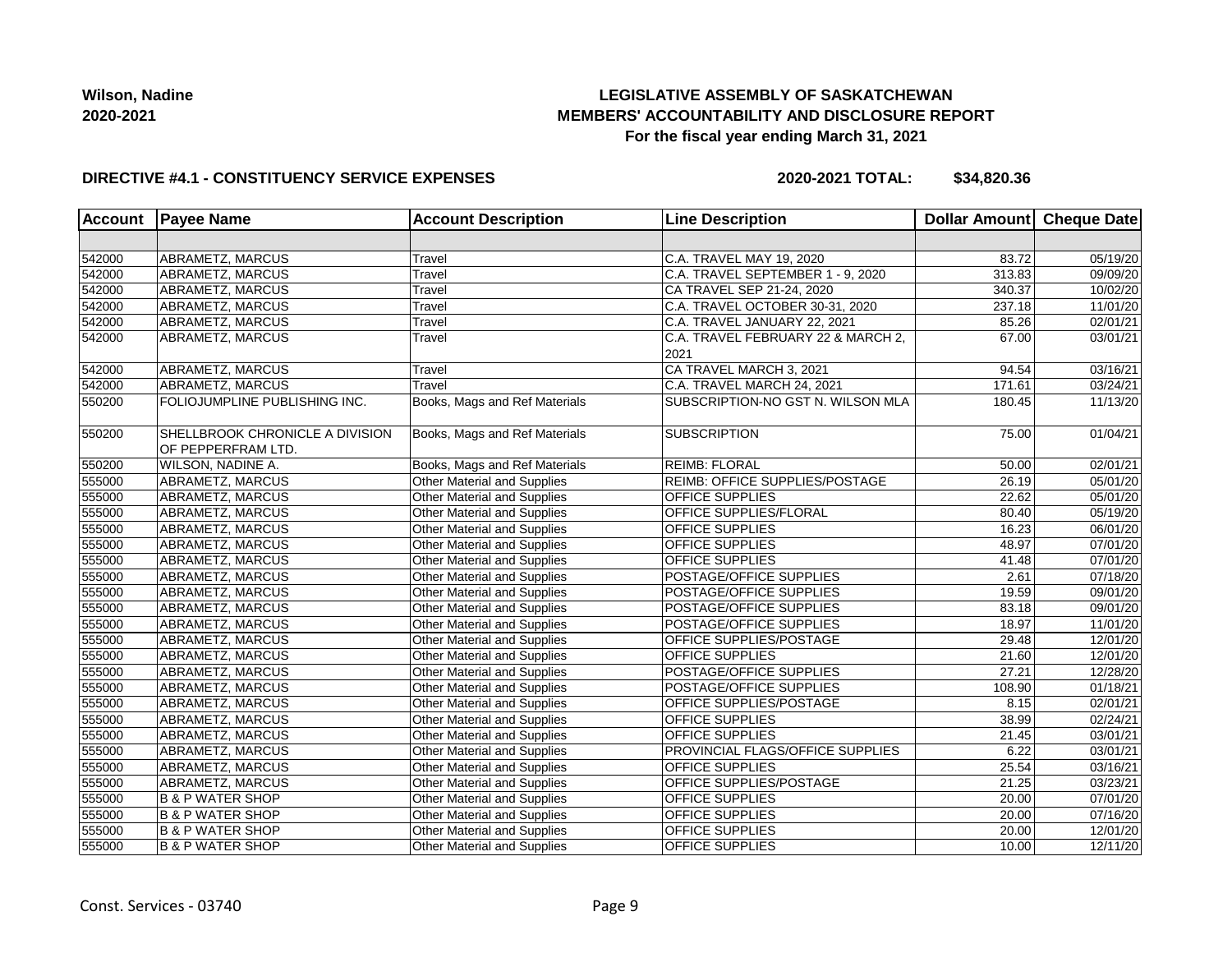## **LEGISLATIVE ASSEMBLY OF SASKATCHEWAN MEMBERS' ACCOUNTABILITY AND DISCLOSURE REPORT For the fiscal year ending March 31, 2021**

### **DIRECTIVE #4.1 - CONSTITUENCY SERVICE EXPENSES**

| <b>Account</b><br><b>Payee Name</b> |                   | <b>Account Description</b>           | <b>Line Description</b>                             |        | Dollar Amount Cheque Date |
|-------------------------------------|-------------------|--------------------------------------|-----------------------------------------------------|--------|---------------------------|
|                                     |                   |                                      |                                                     |        |                           |
| 555000                              | WILSON, NADINE A. | Other Material and Supplies          | <b>REIMB: OFFICE SUPPLIES</b>                       | 5.99   | 04/13/20                  |
| 555000                              | WILSON, NADINE A. | <b>Other Material and Supplies</b>   | REIMB: FLORAL ARRANGEMENT/OFFICE<br><b>SUPPLIES</b> | 16.64  | 04/20/20                  |
| 555000                              | WILSON, NADINE A. | Other Material and Supplies          | <b>REIMB: OFFICE SUPPLIES</b>                       | 63.91  | 05/01/20                  |
| 555000                              | WILSON, NADINE A. | Other Material and Supplies          | REIMB: OFFICE SUPPLIES/FLORAL                       | 67.99  | 05/01/20                  |
| 555000                              | WILSON, NADINE A. | Other Material and Supplies          | <b>REIMB: OFFICE SUPPLIES</b>                       | 31.25  | $\overline{05/0}1/20$     |
| 555000                              | WILSON, NADINE A. | Other Material and Supplies          | <b>REIMB: OFFICE SUPPLIES</b>                       | 81.88  | 06/06/20                  |
| 555000                              | WILSON, NADINE A. | Other Material and Supplies          | <b>REIMB: OFFICE SUPPLIES</b>                       | 16.64  | $\overline{06/19/20}$     |
| 555000                              | WILSON, NADINE A. | Other Material and Supplies          | REIMB: OFFICE SUPPLIES                              | 17.99  | 07/01/20                  |
| 555000                              | WILSON, NADINE A. | Other Material and Supplies          | <b>REIMB: OFFICE SUPPLIES</b>                       | 144.29 | 07/01/20                  |
| 555000                              | WILSON, NADINE A. | Other Material and Supplies          | <b>REIMB: OFFICE SUPPLIES</b>                       | 47.56  | 07/16/20                  |
| 555000                              | WILSON, NADINE A. | Other Material and Supplies          | <b>REIMB: OFFICE SUPPLIES</b>                       | 181.49 | 07/18/20                  |
| 555000                              | WILSON, NADINE A. | Other Material and Supplies          | REIMB: FLORAL ARRANGEMENT/OFFICE<br><b>SUPPLIES</b> | 170.51 | 08/01/20                  |
| 555000                              | WILSON, NADINE A. | Other Material and Supplies          | <b>REIMB: OFFICE SUPPLIES</b>                       | 7.98   | 09/01/20                  |
| 555000                              | WILSON, NADINE A. | Other Material and Supplies          | <b>REIMB: OFFICE SUPPLIES</b>                       | 34.60  | 09/01/20                  |
| 555000                              | WILSON, NADINE A. | Other Material and Supplies          | <b>REIMB: OFFICE SUPPLIES</b>                       | 103.25 | 09/20/20                  |
| 555000                              | WILSON, NADINE A. | Other Material and Supplies          | <b>REIMB: OFFICE SUPPLIES</b>                       | 194.06 | 11/04/20                  |
| 555000                              | WILSON, NADINE A. | Other Material and Supplies          | <b>REIMB: OFFICE SUPPLIES</b>                       | 64.05  | 11/18/20                  |
| 555000                              | WILSON, NADINE A. | Other Material and Supplies          | <b>REIMB: OFFICE SUPPLIES</b>                       | 77.23  | 12/01/20                  |
| 555000                              | WILSON, NADINE A. | Other Material and Supplies          | <b>REIMB: OFFICE SUPPLIES</b>                       | 19.67  | 12/01/20                  |
| 555000                              | WILSON, NADINE A. | Other Material and Supplies          | <b>REIMB: OFFICE SUPPLIES</b>                       | 32.88  | 12/08/20                  |
| 555000                              | WILSON, NADINE A. | Other Material and Supplies          | <b>REIMB: OFFICE SUPPLIES</b>                       | 58.61  | 12/28/20                  |
| 555000                              | WILSON, NADINE A. | Other Material and Supplies          | REIMB: GREETING CARD/OFFICE<br><b>SUPPLIES</b>      | 57.98  | 01/01/21                  |
| 555000                              | WILSON, NADINE A. | Other Material and Supplies          | <b>REIMB: OFFICE SUPPLIES</b>                       | 78.46  | 01/06/21                  |
| 555000                              | WILSON, NADINE A. | Other Material and Supplies          | REIMB: FLORAL/OFFICE SUPPLIES                       | 42.46  | 02/01/21                  |
| 555000                              | WILSON, NADINE A. | Other Material and Supplies          | <b>REIMB: OFFICE SUPPLIES</b>                       | 39.93  | 02/22/21                  |
| 555000                              | WILSON, NADINE A. | Other Material and Supplies          | <b>REIMB: OFFICE SUPPLIES</b>                       | 3.98   | 02/24/21                  |
| 555000                              | WILSON, NADINE A. | Other Material and Supplies          | <b>REIMB: OFFICE SUPPLIES</b>                       | 67.46  | 03/01/21                  |
| 555000                              | WILSON, NADINE A. | Other Material and Supplies          | REIMB: GRETTING CARD/OFFICE<br><b>SUPPLIES</b>      | 28.72  | 03/21/21                  |
| 555000                              | WILSON, NADINE A. | Other Material and Supplies          | REIMB: FLORAL/OFFICE SUPPLIES                       | 57.08  | 03/23/21                  |
| 565200                              | ABRAMETZ, MARCUS  | Office Furniture and Equipment - Exp | POSTAGE/OFFICE DRILL                                | 144.29 | 09/15/20                  |
| 565200                              | WILSON, NADINE A. | Office Furniture and Equipment - Exp | <b>REIMB: OFFICE RUG</b>                            | 309.69 | 01/16/21                  |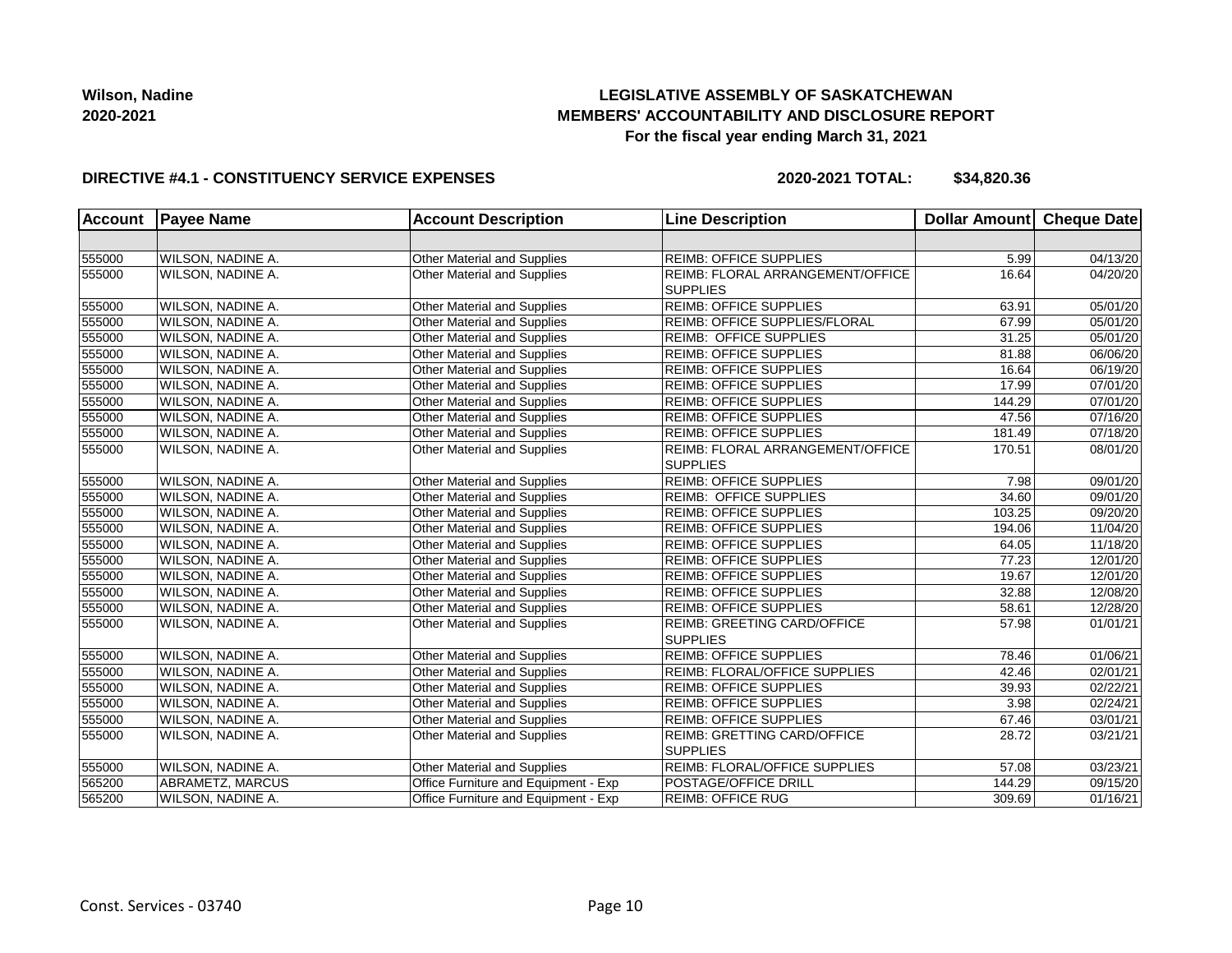## **LEGISLATIVE ASSEMBLY OF SASKATCHEWAN MEMBERS' ACCOUNTABILITY AND DISCLOSURE REPORT For the fiscal year ending March 31, 2021**

#### **DIRECTIVE #6 - CONSTITUENCY ASSISTANT EXPENSES**

**2020-2021 TOTAL: \$65,826.80**

| <b>Account</b> | <b>Payee Name</b>   | <b>Account Description</b>                       | Dollar Amount Cheque Date |          |
|----------------|---------------------|--------------------------------------------------|---------------------------|----------|
|                |                     |                                                  |                           |          |
| 513000         | ABRAMETZ, MARCUS G. | Out-of-Scope Permanent                           | 0.00                      | 04/01/20 |
| 513000         | ABRAMETZ, MARCUS G. | Out-of-Scope Permanent                           | $-3,060.09$               | 04/13/20 |
| 513000         | ABRAMETZ, MARCUS G. | Out-of-Scope Permanent                           | 4,928.89                  | 04/14/20 |
| 513000         | ABRAMETZ, MARCUS G. | Out-of-Scope Permanent                           | 2,336.00                  | 05/01/20 |
| 513000         | ABRAMETZ, MARCUS G. | Out-of-Scope Permanent                           | 2,336.00                  | 05/13/20 |
| 513000         | ABRAMETZ, MARCUS G. | Out-of-Scope Permanent                           | 2,336.00                  | 05/27/20 |
| 513000         | ABRAMETZ, MARCUS G. | Out-of-Scope Permanent                           | 2,336.00                  | 06/10/20 |
| 513000         | ABRAMETZ, MARCUS G. | Out-of-Scope Permanent                           | 2,552.15                  | 06/24/20 |
| 513000         | ABRAMETZ, MARCUS G. | Out-of-Scope Permanent                           | 2,426.40                  | 07/08/20 |
| 513000         | ABRAMETZ, MARCUS G. | Out-of-Scope Permanent                           | 2,426.40                  | 07/22/20 |
| 513000         | ABRAMETZ, MARCUS G. | Out-of-Scope Permanent                           | 2,426.40                  | 08/05/20 |
| 513000         | ABRAMETZ, MARCUS G. | Out-of-Scope Permanent                           | 2,426.40                  | 08/19/20 |
| 513000         | ABRAMETZ, MARCUS G. | Out-of-Scope Permanent                           | 2,426.40                  | 09/02/20 |
| 513000         | ABRAMETZ, MARCUS G. | Out-of-Scope Permanent                           | 2,426.40                  | 09/16/20 |
| 513000         | ABRAMETZ, MARCUS G. | Out-of-Scope Permanent                           | 2,426.40                  | 10/01/20 |
| 513000         | ABRAMETZ, MARCUS G. | Out-of-Scope Permanent                           | 5,338.08                  | 10/06/20 |
| 513000         | ABRAMETZ, MARCUS G. | Out-of-Scope Permanent                           | 1,941.12                  | 11/10/20 |
| 513000         | ABRAMETZ, MARCUS G. | Out-of-Scope Permanent                           | 2,426.40                  | 11/24/20 |
| 513000         | ABRAMETZ, MARCUS G. | Out-of-Scope Permanent                           | 2,426.40                  | 12/09/20 |
| 513000         | ABRAMETZ, MARCUS G. | Out-of-Scope Permanent                           | 2,426.40                  | 12/22/20 |
| 513000         | ABRAMETZ, MARCUS G. | Out-of-Scope Permanent                           | 2,426.40                  | 01/06/21 |
| 513000         | ABRAMETZ, MARCUS G. | Out-of-Scope Permanent                           | 2,426.40                  | 01/20/21 |
| 513000         | ABRAMETZ, MARCUS G. | Out-of-Scope Permanent                           | 2,426.40                  | 02/03/21 |
| 513000         | ABRAMETZ, MARCUS G. | Out-of-Scope Permanent                           | 2,426.40                  | 02/17/21 |
| 513000         | ABRAMETZ, MARCUS G. | Out-of-Scope Permanent                           | 2,426.40                  | 03/03/21 |
| 513000         | ABRAMETZ, MARCUS G. | Out-of-Scope Permanent                           | 2,426.40                  | 03/17/21 |
| 513000         | ABRAMETZ, MARCUS G. | Out-of-Scope Permanent                           | 2,426.40                  | 03/30/21 |
| 513000         | ABRAMETZ, MARCUS G. | Out-of-Scope Permanent                           | 2,726.06                  | 04/09/21 |
| 514000         | BARR, DONNA R.      | Casual/Term                                      | 403.73                    | 09/16/20 |
| 514000         | BARR, DONNA R.      | Casual/Term                                      | 62.12                     | 10/06/20 |
| 514000         | BEEBE, JASON M.     | Casual/Term                                      | 0.00                      | 04/01/20 |
| 514000         | BEEBE, JASON M.     | Casual/Term                                      | 177.13                    | 04/14/20 |
| 514000         | BEEBE, JASON M.     | Casual/Term                                      | 2.30                      | 06/24/20 |
| 514000         | BEEBE, JASON M.     | Casual/Term                                      | 89.71                     | 09/16/20 |
| 514000         | BEEBE, JASON M.     | Casual/Term                                      | 27.60                     | 10/06/20 |
| 519900         | None (Default)      | Change in Y/E Accrued Empl Leave<br>Entitlements | $-1,168.00$               | 04/20/20 |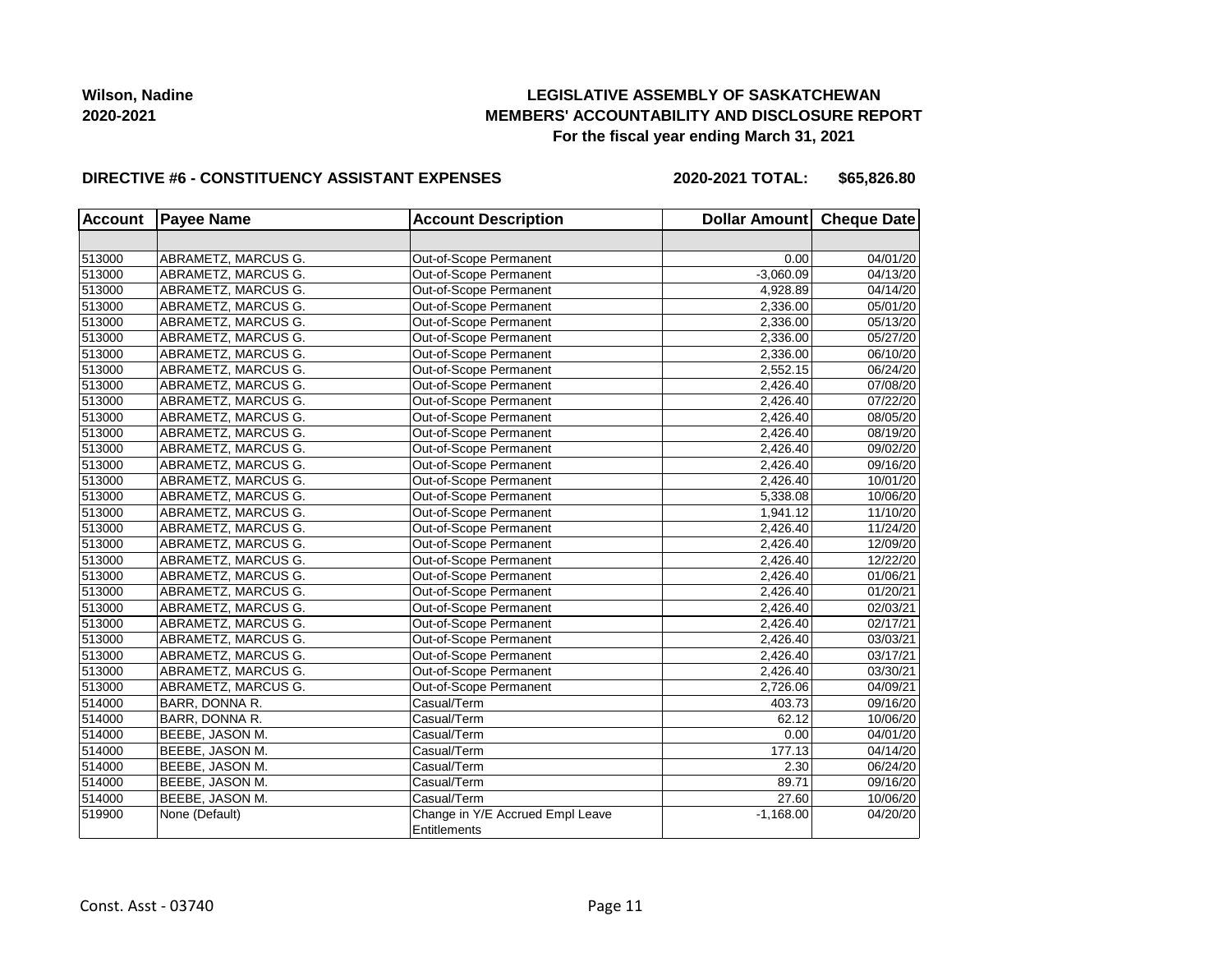## **LEGISLATIVE ASSEMBLY OF SASKATCHEWAN MEMBERS' ACCOUNTABILITY AND DISCLOSURE REPORT For the fiscal year ending March 31, 2021**

#### **DIRECTIVE #6 - CONSTITUENCY ASSISTANT EXPENSES**

**2020-2021 TOTAL: \$65,826.80**

| Account | <b>IPavee Name</b> | <b>IAccount Description</b>                      | <b>Dollar Amountl Cheque Datel</b> |          |
|---------|--------------------|--------------------------------------------------|------------------------------------|----------|
|         |                    |                                                  |                                    |          |
| 519900  | None (Default)     | Change in Y/E Accrued Empl Leave<br>Entitlements | .213.20                            | 04/14/21 |